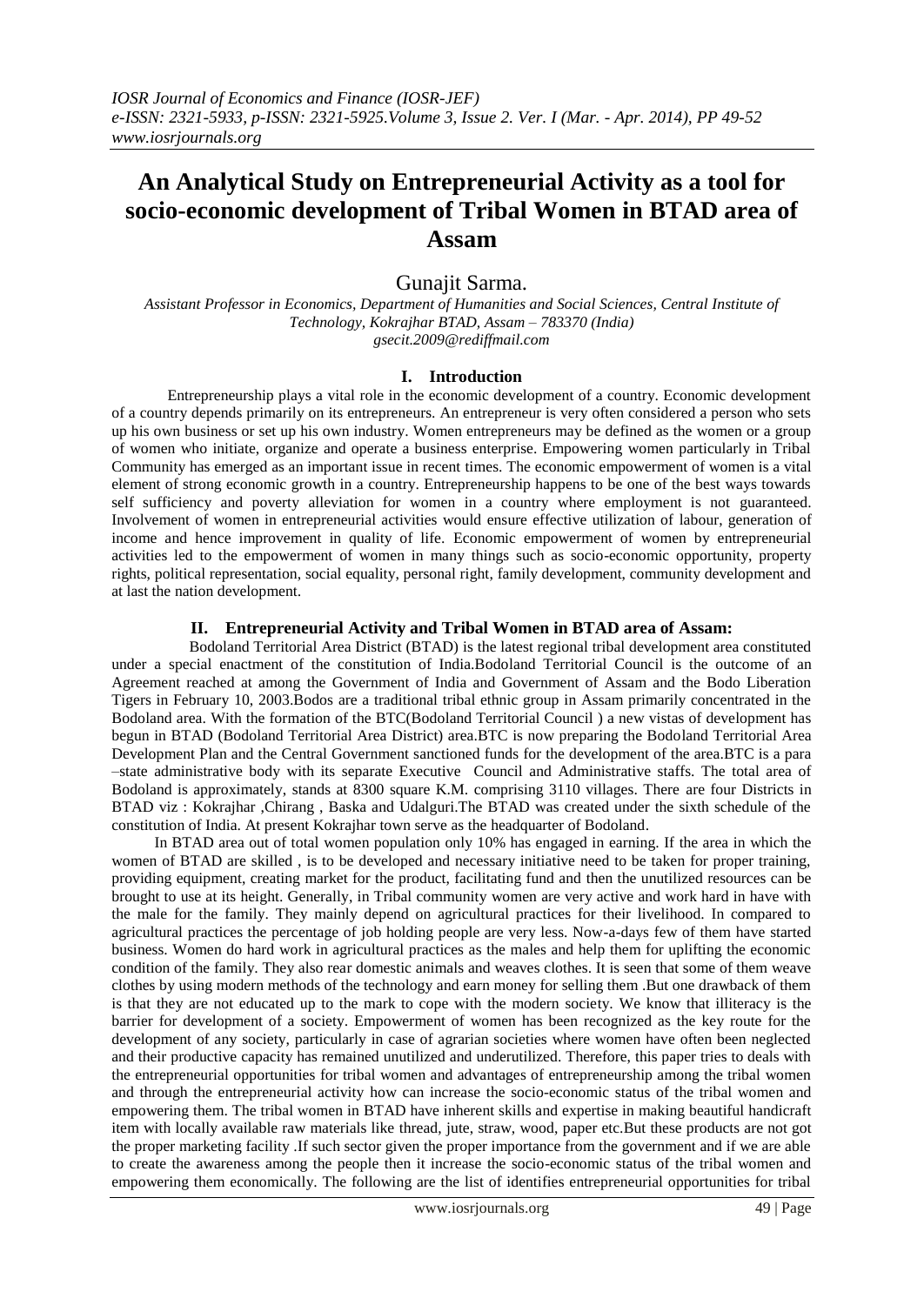women in India, which has help to solve the problems of unemployment and proper utilization of both human and non-human resources and improving the living condition of the poor masses in rural India. The following identifies entrepreneurial opportunities are more beneficial for women in tribal community of BTAD area which enables them to add to the family income while taking care of their own home and increased the standard of living of the people of this region.

## **III. Proposed Entrepreneurial Activity for Tribal Women in BTAD area:**

In Indian context, women entrepreneurship is a revolutionary concept. It provides many good to the women, the family and the society as a whole. The following are the list of identifies entrepreneurial opportunities for women in BTAD, Which has help to solve the problems of unemployment and proper utilization of both human and non-human resources and improving the living condition of the poor masses in BTAD area. The following identifies entrepreneurial opportunities are more beneficial for women in rural areas as it enables them to add to the family income while taking care of their own home and increased the standard of living of the rural people of BTAD area.

- 1. Micro enterprise development related to agriculture and allied agricultural activities like cultivating to natural vegetables, flowers, oil seeds and seed production are some of the areas besides taking up mushroom growing and bee –keeping. Some more areas like dehydration of fruits and vegetables, food preparation and preservation, Canning or bottling of pickles, chutneys, jams, dairy and other products those are ready to eat are prepared from such type of agricultural products. we have seen that tribal women are more active for producing such type of products , but they have prepared only for their own consumption. So our aim is to create the awareness among them that such product have lots of demand in market and give them proper marketing facility than it has increase the economic condition of such type of people.
- 2. Micro enterprise development related to livestock management activities like dairy farming , poultry farm , livestock feed production and production of using the animal waste can be an important area in which tribal women can utilize both her technical skills and raw materials from the farm and livestock to earn substantial income and small scale agro-processing units. Because now-a-days such type of commodity have lots of demand in the market.
- 3. Micro enterprise development related to household based operations like knitting, stitching, weaving and embroidery, create handicraft and handcrafted gift items, embroidery from thread etc. Such type of handloom product has lots of demand all over the world. We have seen that tribal women are producing various types of handloom products. So, our aim is to encourage them to produce such type product and diversifying their products and give them proper marketing facility.
- 4. Identification of natural entrepreneurial skill for tribal women: Business opportunities for women folk comprise of using metals , wood, stone and metal like iron , steel to create handicrafts and hand-crafted gift items such as metal items , cane and bamboo making furniture, clay for making statues, pots, vessels, other decoration pieces, making basket from straw , carpet making through jute and other waste material .If we are properly able to develop such type of industry then certainly it will change the economic condition of the tribal community.
- 5. Employment opportunity for tribal women in Small Scale Sector: Small scale sector in India over the past 50 years has made significant contribution towards building a strong national economy. The government also taking initiatives by providing various types of incentives and subsidies to the small scale industries for improving their economic condition and also providing employment, thereby increasing the standard of living of the rural masses. The tribal women have immense potential and expertise in art and craft, handloom, food products like papad, pickles, clay utensils, bamboo baskets etc. Small scale unit create more self-employment opportunities with less capital investment requirements, the raw materials are locally based and there is less environmental pollution. Small firms require simple technology and low managerial skills.
- 6. Allied Activities: The following are list of business opportunities for tribal women in rural India like floriculture, seed production, Mushroom production, Bee-Keeping, processing of milk, Dairy products, Agro processing, Coir work, Toy making with different types of raw material, Leather handicraft, Agarbatti ,Chalk, Candle ,Jute bag etc.
- 7. Women in Rural Retailing: Another area which is full of opportunities for rural women is selling low cost economical branded products in rural areas so that branded products can reach the remote places. These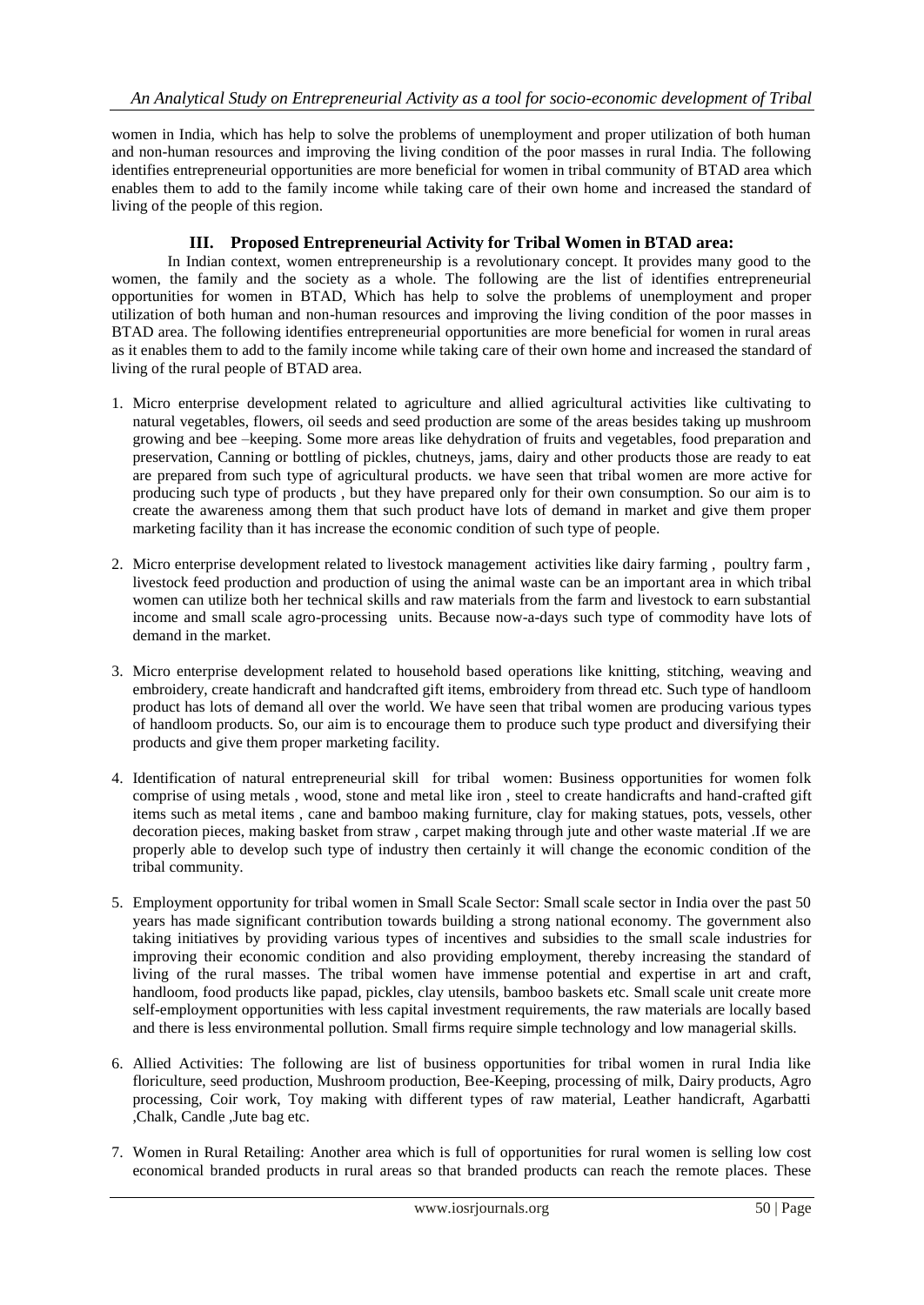women know the local language, identify the needs and requirements, tastes and preferences of rural population. The objective of the project was to create source of incomes for underprivileged rural women, thereby improvement in their standard of living, better education for their children, better health.

8. Alcohol Industry: Another important area where tribal women can create their employment opportunity is liquor industry. In India as well as Assam has produced large varieties of fruits. So on the basis of this fruits they have greater potentiality to set up liquor industry and beverages industry. Because we have seen that the tribal women have lots of experience in this sector because of their own consumption they have to produce such type of products in traditionally.

## **IV. Role of Government for developing entrepreneurial activity among Tribal Women:**

Empowering women particularly rural women is a challenge. Entrepreneurial activities in rural area can help to meet these challenges. Entrepreneurial activities not only enhance national productivity, generate employment but also help to develop economic independence, personal and social capabilities among rural women. Economic empowerment of women by entrepreneurship led to the empowerment of women in many things such as socio –economic opportunity, property rights, political representation, social equality, personnel right, family development, market development, community development and at last the nation development. Increased participation of women in the labour force is a prerequisite for improving the position of women in society and self employed women. Particularly the entry of tribal women in entrepreneurial activities will be encouraged and motivated. Tribal women can do wonders by their admired and competent involvement in entrepreneurial activities. The rural woman has basic indigenous knowledge, skill, potential and resources to establish and manage enterprise. Now, what is the need is knowledge regarding accessibility to loans, various funding agencies procedure regarding certification, awareness on Government welfare programme, motivation, technical skill and support from family, government and other organization. Moreover formation and strengthening of rural women entrepreneurs' network must be encouraged. This network helps to give lectures, printed material imparting first hand technical knowledge in production, processing, procurement, management and marketing among other women .This will motivate other rural women to engage in micro entrepreneurship with the right assistance and they can strengthen their capacities besides adding to the family income and national productivity.

Therefore, the New Industrial Policy of Government of India has stressed the importance of entrepreneurship among women .This policy concedes that merely making larger resource allocation for women within the prevailing pattern and structure of development would not yield the desired results. The policy has a strategy for the holistic development of women. This would help develop their personality and at the same time improve their social and economic conditions. The Indian tribal women entrepreneur thus has the ideal climate for exhibiting her talents. The Government does have the responsibility to improve the lot of women in economic life and prepare them to participate in industrial estates as entrepreneurs. It is essential that Indian tribal women must be ready to overcome their own limitations. It is essential that Indian tribal women must be ready to reach out for new jobs, new responsibilities and new experiences.

Good Entrepreneur can create a strong economy. Entrepreneurship is an important feature of industrial growth and development of a nation. It is the backbone of a nation that sets its eyes on maximizing its performance in every field. The spirit of entrepreneurship brings about enthusiasm, persistence and the ability to seek entrepreneurial opportunities that lead to success. A nation's ability to generate a steady stream of business opportunities can only come about when its people take to entrepreneurial activities. Entrepreneurs are essentially the engines of growth for a nation. There are several factors that go into making a successful entrepreneur, and he or she need not necessarily possess a strong business and financial background. On the contrary, well-conceived and well directed training can always produce an outstanding entrepreneur. Therfore,in the recent times the state government as well as central government has taken various policy to improve the economic condition of the tribal community. But due to the lack of information and proper guidance they are not able to get the benefit. Therefore, tribal women must be educated and for this awareness should be raised among them through the literacy programme.This will increase the percentage of educated people and will help in uplifting the socio-economic standard of the society and empowering the women. Women empowerment may mean equal distribution of socio-economic power between men and women. Empowering women is the empowering nation. This paper aims at highlighting the participation of tribal women in changing the social and economic scenario in tribal community and some measures to improve the status of tribal women.

Therefore, the government policy makers are reevaluating strategies on development of women entrepreneurship where the role of education and training in the development of rural women entrepreneur is of crucial importance. It helps to create a capable women labour force and maintain a skilled worked force in the area by providing skills that would help to upgrade the existing business like Eri , Pat and Muga silk and to start a modern business venture. The government should provide link with other educational institution outside the